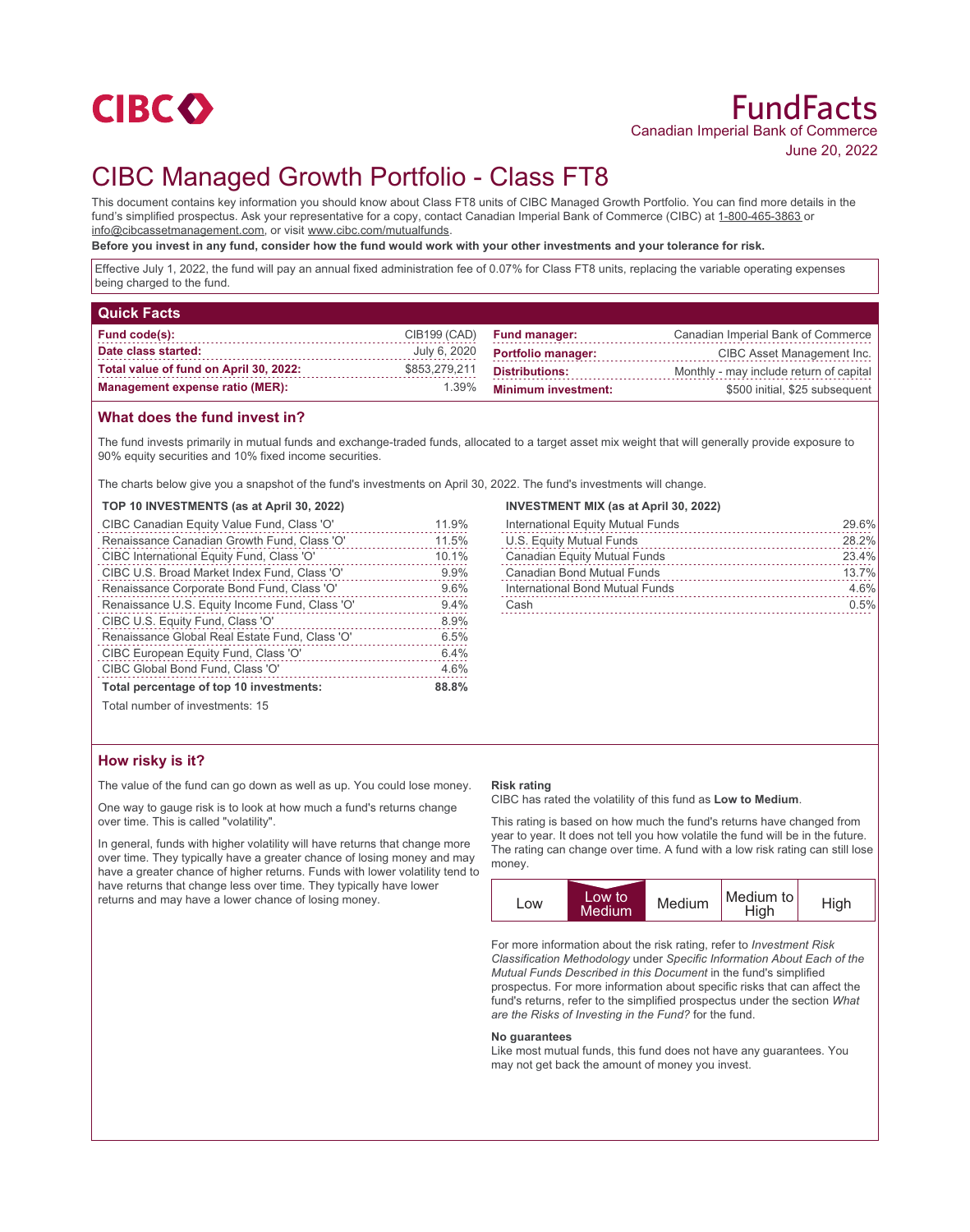## **How has the fund performed?**

This section tells you how Class FT8 units of the fund have performed over the past year. Returns are after expenses have been deducted. These expenses reduce the fund's returns.

#### **YEAR-BY-YEAR RETURNS**

This chart shows how Class FT8 units of the fund performed in the past calendar year. The range of returns and change from year to year can help you assess how risky the fund has been in the past. It does not tell you how the fund will perform in the future.

| 30%<br>$\begin{array}{l} 25\% \\ 20\% \\ 15\% \\ 10\% \\ 5\% \\ 0\% \\ -5\% \\ -10\% \\ -15\% \end{array}$ | 10.6 |  |
|------------------------------------------------------------------------------------------------------------|------|--|
|                                                                                                            | 2021 |  |

#### **BEST AND WORST 3-MONTH RETURNS**

This table shows the best and worst returns for Class FT8 units of the fund in a 3-month period over the past calendar year. The best and worst 3-month returns could be higher or lower in the future. Consider how much of a loss you could afford to take in a short period of time.

|                    | <b>Return</b> | ∣ 3 months ending      | If you invested \$1,000 at the beginning of the period |
|--------------------|---------------|------------------------|--------------------------------------------------------|
| <b>Best return</b> |               | 5.1%   August 31, 2021 | Your investment would rise to \$1,051                  |
| Worst return       | $-1.7\%$      | November 30, 2021      | Your investment would drop to \$983                    |

#### **AVERAGE RETURN**

The annual compounded return of Class FT8 units of the fund since July 6, 2020 was 6.7%. If you had invested \$1,000 in the fund on July 6, 2020, your investment would be worth \$1,125 as at April 30, 2022.

| Who is this fund for?                                                                                                                                     | A word about tax                                                                                                                                                                                                                                                                                     |
|-----------------------------------------------------------------------------------------------------------------------------------------------------------|------------------------------------------------------------------------------------------------------------------------------------------------------------------------------------------------------------------------------------------------------------------------------------------------------|
| Investors who:<br>• are seeking long-term capital growth with a secondary focus on modest<br>income generation; and<br>• are investing for the long term. | In general, you will have to pay income tax on any money you make on a<br>fund. How much you pay depends on the tax laws where you live and<br>whether or not you hold the fund in a registered plan such as a<br>Registered Retirement Savings Plan (RRSP) or a Tax-Free Savings<br>Account (TFSA). |
|                                                                                                                                                           | Keep in mind that if you hold your fund in a non-registered plan, fund<br>distributions are included in your taxable income, whether you receive<br>them in cash or have them reinvested.                                                                                                            |

## **How much does it cost?**

The following tables show the fees and expenses you could pay to buy, own, and sell Class FT8 units of the fund. The fees and expenses - including any commissions - can vary among classes of a fund and among funds. Higher commissions can influence representatives to recommend one investment over another. Ask about other funds and investments that may be suitable for you at a lower cost.

#### **1. SALES CHARGES**

There are no sales charges payable when you buy, switch, or sell Class FT8 units of the fund.